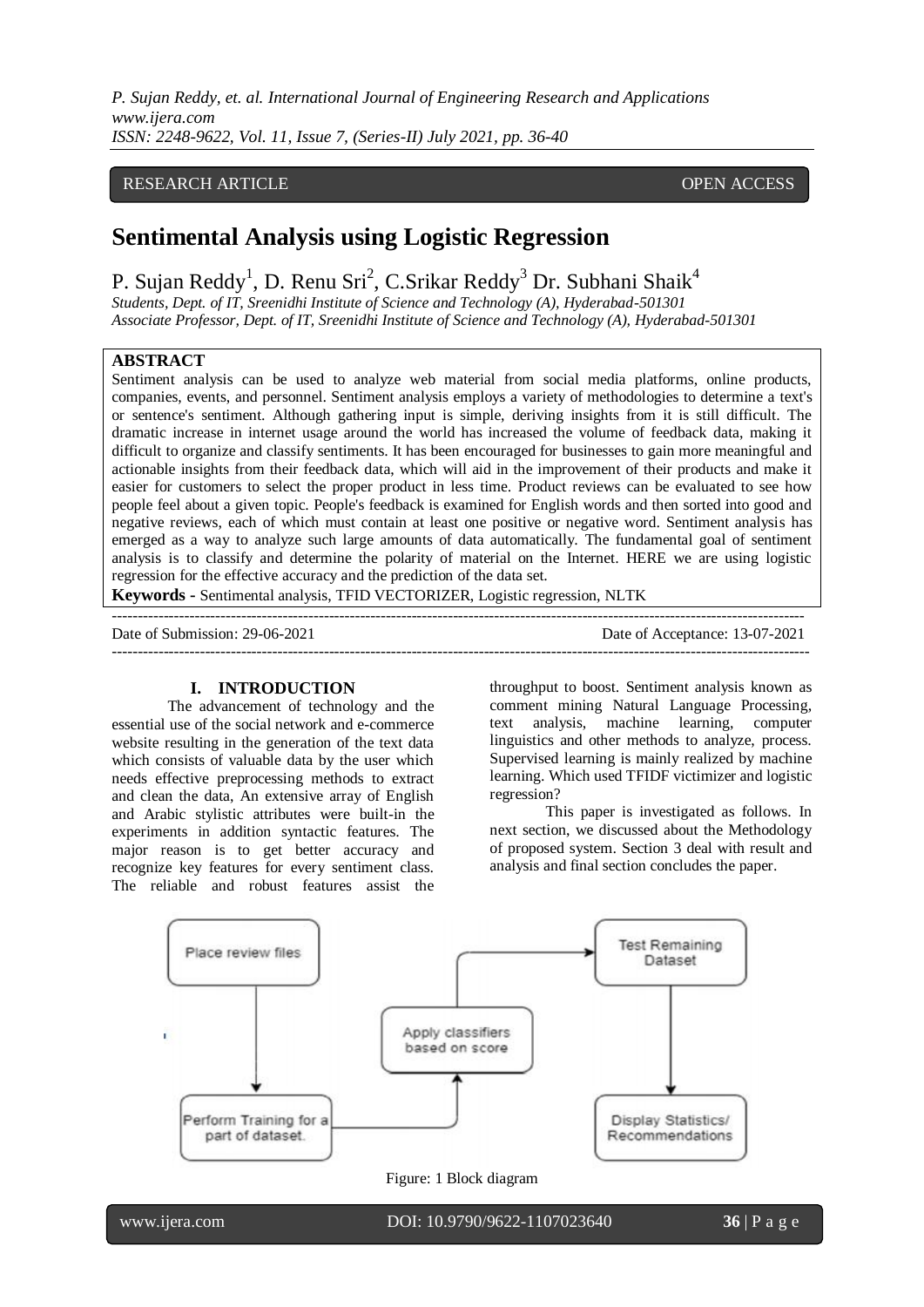*P. Sujan Reddy, et. al. International Journal of Engineering Research and Applications www.ijera.com ISSN: 2248-9622, Vol. 11, Issue 7, (Series-II) July 2021, pp. 36-40*

In this paper, we have built a user interface using HTML and CSS, using which the user can insert a review. After giving the review, the review is then sent the trained model for classification, in this phase it undergoes several steps. At first it undergoes preprocessing by removing all the stop words and then performs the stemming. Then the review is classified whether it is positive or negative with the help of the trained model that was built using the logistic regression algorithm. The model takes the help of trained data to classify the review accurately and in an effective way. After that results are sent back to the User interface and are displayed in a new web page.

#### **II. METHODOLOGY**

The aim of the experiment is to improve the accuracy of the model by using the logistic regression and TFID victimizer so that the result is accurate and precise.

# **2.1 Preprocessing method**

In the case of preprocessing method, the data set will go through the preprocessing task such as removal of the unnecessary characters, stop words, stemming and for this the library used is the beautiful soup and NLTK library for the identification of the stop words and stemming .In this way the data undergoes the preprocessing and all the upper case letters are converted into the

lowercase before it undergoes the classification and for the stemming process the porter stemmer and the snowball stemmer are used from the nltk library.

# **2.2 Data set Description**

For the preliminary results the Amazon product reviews are used. Data Set: The data contains approximately 750,000 data points and has the following data columns: Reviewer ID - ID of the reviewers, e.g. A2SUAM1J3GNN3B Arshad - ID of the Creation, e.g. 0000013714 Reviewer Name - Name of the Reviewer Helpful - Assistance rating of the review, Review Text - Content of the review All – Entire rating of the product Outline - Summary of the review Unix ReviewTime - Time of the review Review Time - Time of the review (raw data)

# **2.3 Data Preparation**

We load the dataset into a panda's dataset for analysis. The reviews are then classified as good or negative based on the rating, and a column called 'Sentiment' is added as a target for future training. The text is subsequently cleaned by deleting any extraneous uppercasing or symbols, as well as stop words. This information is now ready to be used in training.



Figure 1.2 Distribution of rating

# **2.4 Feature Extraction**

Feature extraction is the procedure of transform the contribution of data into set of features. This type of learning is known as supervised learning. The progression of machine learning is a great deal dependent on the features.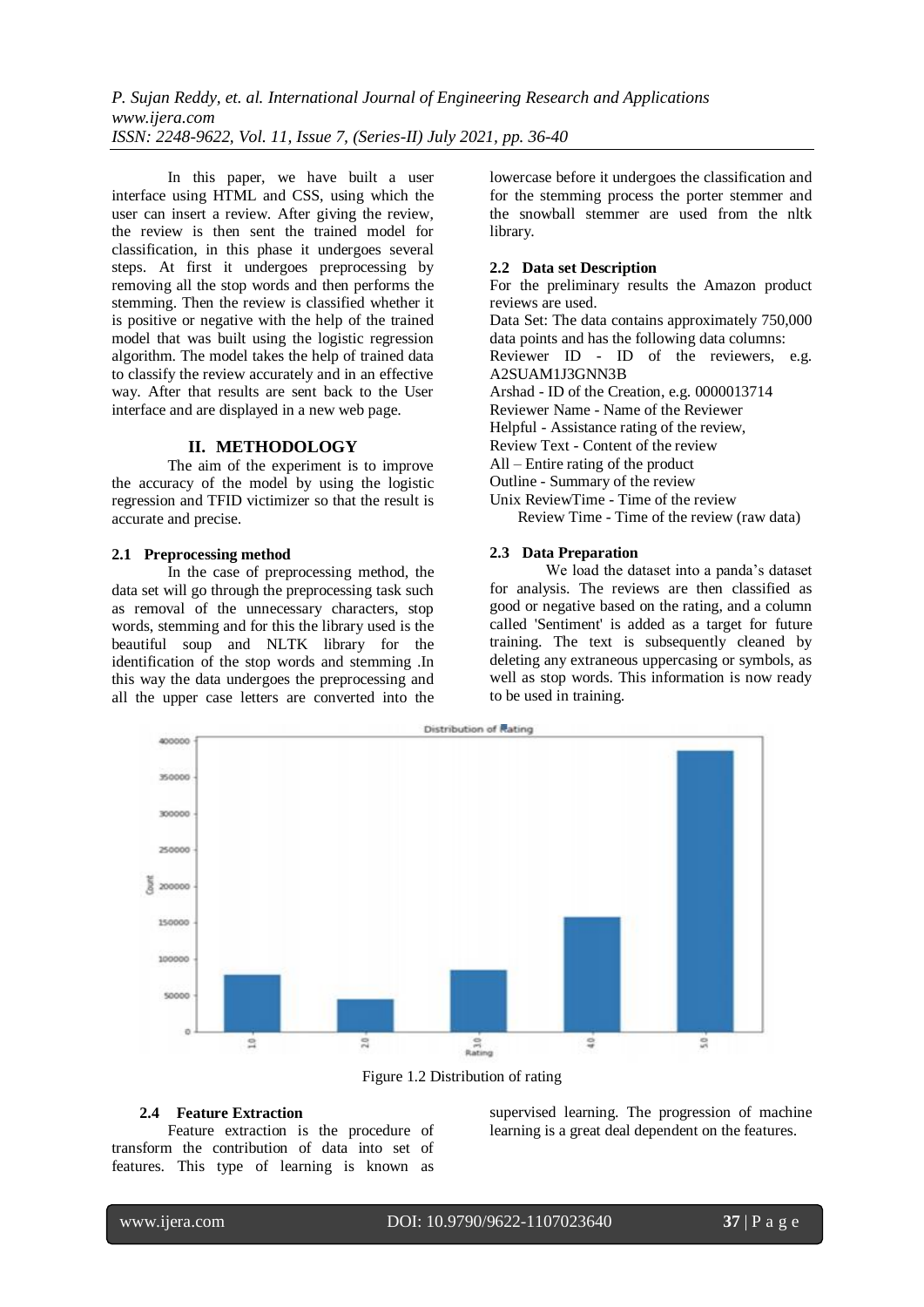# **Term weighing scheme**

The term weighing system play an vital role in the extracting of the features as an input to the classifier used, in this case it is logistic regression. The experiment applied term weighing scheme consists of TFIDF (Term frequency inverse document frequency), binary and term occurrences.

# **TFIDF**

The TFIDF vectorizer tokenizes documents, study the vocabulary, and inverses document frequency weightings, and allowing you to encode novel ones. Text is converted to feature vectors, which can then be utilized as input to an estimator. Vocabulary is a dictionary that translates each token (word) into a feature index in the matrix, with a feature index assigned to each unique token. The integers (weights) in each vector represent features.

TFIDF - the tf/idf measure with vij  $=$  fij fdj log( $|D|$ f ti , where |D| is the whole number of credentials.

#### **Binary occurrence**

Occurrences as a binary value  $v_{ii} = \{1, f_{ii} > 0 \text{ or }$ else} the ensuing vector is not normalized.

#### **Term occurrences**

The absolute number of occurrences of a term  $vii =$ fij The resulting vector is not normalized.

## **Text classification**

The logistic regression is used in the case of classification for this experiment since it uses the sigmoid activation and it does not make the prediction unlike the naive bias algorithm and so we can get better accuracy. A binary logistic model has a dependent variable with two alternative values, such as pass/fail, which is represented by an indicator variable, with the two values designated "0" and "1" in mathematics. The log-odds for the value labeled "1" in the logistic model is a linear combination of one or more independent variables, each of which might be a binary variable or a continuous variable. The corresponding likelihood of the value labeled "1" might fluctuate between 0 and 1, hence the labeling; the logistic function, which transforms log-odds to probability, is named after it. The dependent variable in a binary logistic regression model has two levels. Multinomial logistic regression is used to model outputs with more than two values, while ordinal logistic regression is used if the many categories are ordered (for example the proportional odds ordinal logistic model. The logistic regression model does

not perform statistical classification; however, it can be used to create a classifier, for example, by selecting a cutoff value and classifying inputs with probability greater than the cutoff as one class and those with probability less than the cutoff as the other; this is a common way to create a binary classifier.

# **2.5 Cross validation and model selection**

The data has been split for the testing and training of the data and in the case of testing and training it is split in the ratio of 70:30 and the griddsearchcv is used from the scikit library of the package model selection.

Grid search, also known as a parameter sweep, is a method of accomplishing hyper parameter optimization that involves exhaustively searching across a manually chosen portion of a learning algorithm's hyper parameter space. A grid search algorithm must be directed by a performance metric, which is commonly determined through cross-validation on the training set or evaluation on a held-out validation set. Because a machine learner's parameter space may contain real-valued or unbounded value spaces for some parameters, manually setting boundaries and discretization may be required before using grid search. Grid search suffers from the curse of dimensionality; although it is frequently embarrassingly parallel because the hyper parameter values it analyses are generally unrelated. Grid search is a tuning approach that aims to find the best hyper parameter values. It is an exhaustive search carried out on a model's specific parameter values. An estimator is another name for the model. We can save time, effort, and resources by doing a grid search exercise. Grid-search is used to identify the model's optimal hyper parameters that produce the most 'correct' predictions. Grid search is an optimization algorithm that automates the 'trial and-error' process by allowing you to choose the optimum parameters for your optimization problem from a list of parameter alternatives you supply.

# **III. RESULT AND ANALYSIS**

By using of the estimators from TFIDF for the feature selection and the logistic regression for the classification we have got the result of the accuracy 94% from the dataset and also tested with our own data to the model in the form of text and got a accurate model.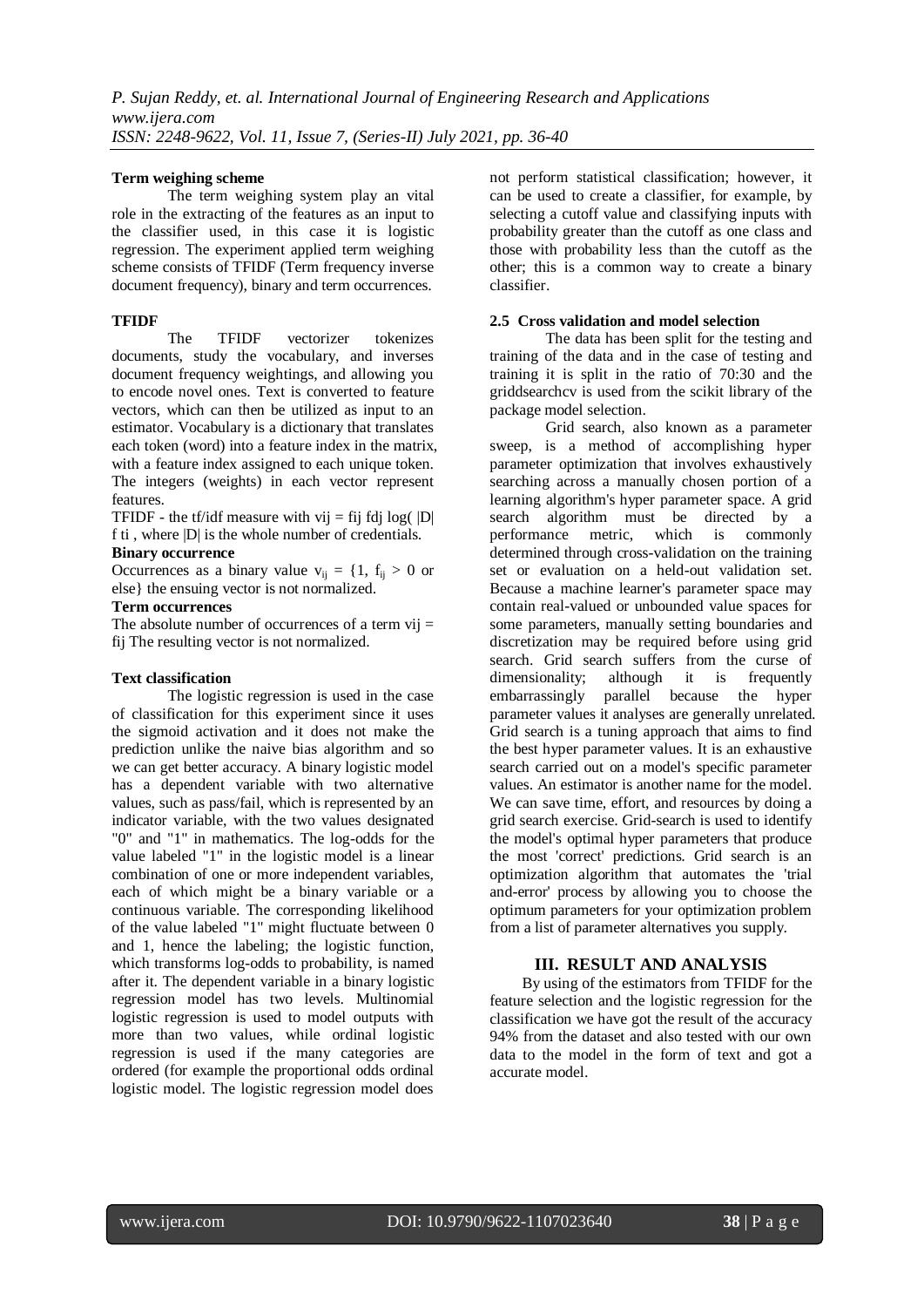*P. Sujan Reddy, et. al. International Journal of Engineering Research and Applications www.ijera.com ISSN: 2248-9622, Vol. 11, Issue 7, (Series-II) July 2021, pp. 36-40*

|              |                   | Accuracy | Precision | Recall | <b>AUC</b> |
|--------------|-------------------|----------|-----------|--------|------------|
| <b>TFIDF</b> | Unigrams $(\%)$   | 73.33    | 69.05     | 85.00  | 0.808      |
|              | $Bigrams(\%)$     | 75.83    | 69.70     | 91.67  | 0.843      |
|              | $T$ ngrams $(\%)$ | 69.17    | 66.36     | 85.00  | 0.730      |
| BО           | Unigrams $(\%)$   | 54.17    | 52.36     | 96.67  | 0.816      |
|              | $Bigrams(\%)$     | 50.83    | 50.43     | 100    | 0.832      |
|              | $T$ ngrams $(\%)$ | 50.00    | 50.00     | 100    | 0.752      |
| TO           | Unigrams $(\%)$   | 53.33    | 52.07     | 88.33  | 0.764      |
|              | $Bigrams(\%)$     | 51.67    | 50.88     | 98.33  | 0.847      |
|              | $T$ ngrams $(\%)$ | 50.00    | 50.00     | 100    | 0.742      |

**Table 1.** TFIDF for the feature selection and the logistic regression for the classification

modelEvaluation(predictions)

validation Accuracy  $set:$ 8.9458  $\circ$ n

**AUC** 8.8993 score  $\overline{a}$ 

As you can see in the above diagram the model has an accuracy of the validation 0.94 and the area under the curve is 0.8993. We finally

deployed the model using flask to know how the result will be if the user gives the feedback and we got accurate results for this model using the logistic regression.



**Figure: 1.3** Results for this model using the logistic regression

#### **IV. CONCLUSION**

From the results above, we can infer that for our problem statement, Logistic Regression with grid search Model is best with the accuracy of 94%.In this project, we presented a natural language processing technique to do the analysis of the product reviews efficiently and compare their performances using different metrics and predict whether given review is positive or negative. Finding the polarity of reviews can be useful in a variety of situations. Intelligent systems can be built to give users with comprehensive reviews of

products, services, and other items without requiring the user to read individual evaluations; instead, the user can make decisions based on the intelligent systems' results. The aim is to apply natural language processing techniques in the analysis of product reviews it is the same as in the other industries in order to improve the business and optimize its marketing strategies, to reduce work